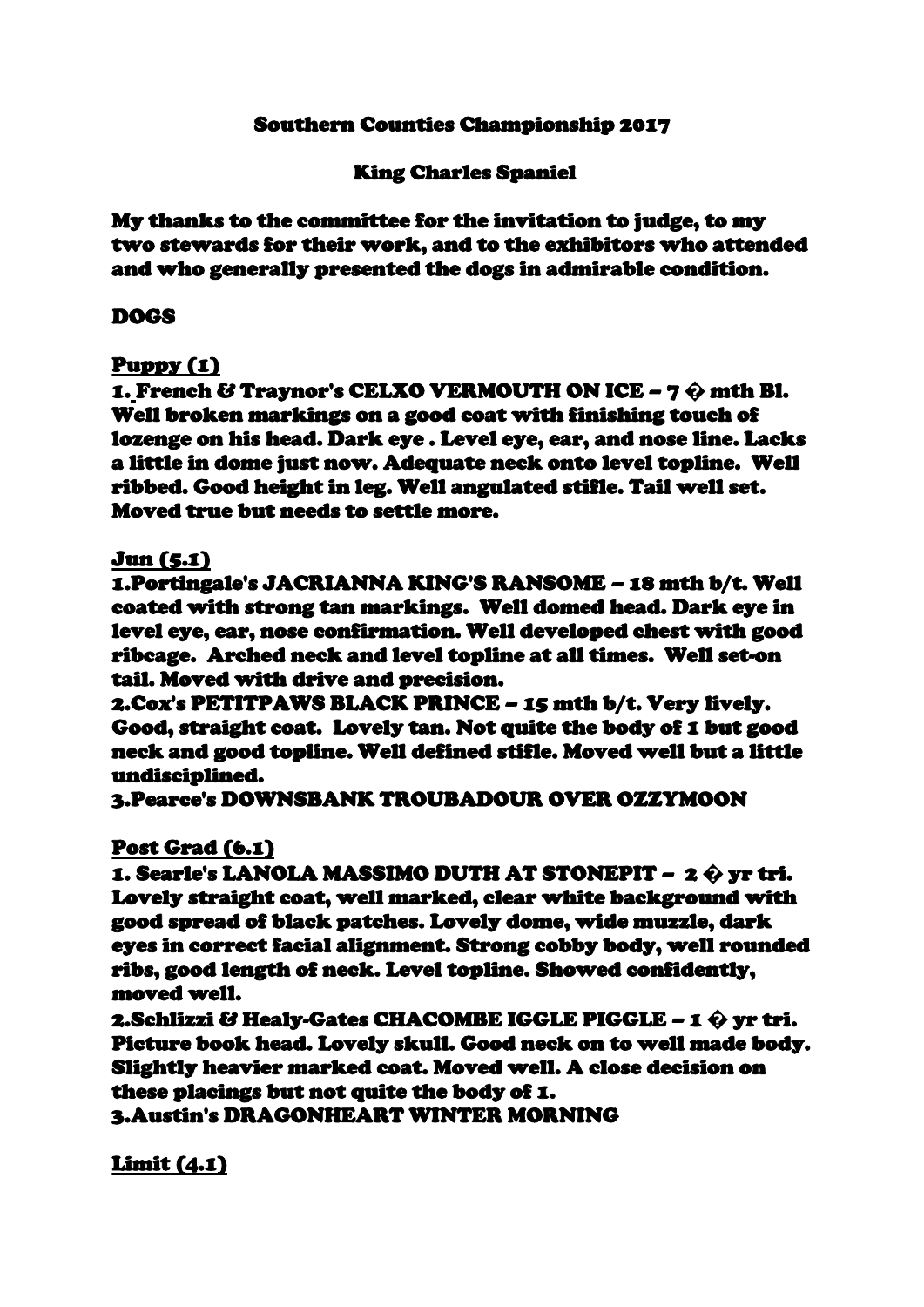1.Johnson's TOMODACHI AT ALAMBRA – 4 yr b/t with an eye catching profuse coat complete with rich tanning. Well proportioned arc of neck on to level topline over well sprung rib cage and chest. Straight eye line with dark eyes. Good cushioning to cheeks. Moved with drive and elegantly. RCC.

2.Schlizzi & Healy- Gates CHACOMBE ARIZONA – 2 **�** yr lightly marked bl. with lozenge. Clear markings on a good coat. Good dome. Well proportioned and sized body. Moved enthusiastically and true. Lost out to 1 on body.

3.Austin's DRAGONHEART FALL BREEZE

# Open ( 2.1)

### 1.Essex's CH. CHACOMBE ROYAL GIFT TO BRENDEK –

beautifully presented 3 **�** yr tri. Clean white background coat with well placed patches. Clear tanning. Good dome, dark eyes, well cushioned cheeks, well set and matched lips giving lovely expression. Deep chest, good neck on to level topline, strong ribcage, short loin, clear bend of stifle and good tail set. Happy disposition. Moved round the ring with drive. Well proportioned throughout. CC & BOB.

### VETERAN( D or B)

1.Speight's GAYHALO CHANTILLY LACE AT BONNIROY – 9 yr b/t b. Small in size so undeniably met the old adage of being able to be tucked in the fold of an arm. Dark tanning. Dark eyes Ears a little flyaway. Good neck in to well ribbed body but coat a little disorderly. Moved slowly and with little enjoyment. BV.

### BITCH

### Puppy (5.2)

1.Austin's COFTON DANCING THROUGH LIFE – 9 mth tri with a wonderfully domed head that met the likeness to St.Paul's. High skull with a wide blaze, well coloured tanning. Dark eye. Lovely arched neck. Level topline, well developed chest, proportioned body, Moved confidently and true holding her topline. BP 2.Bowles- Robinson's BALDRADGON HOLD THAT THOUGHT – lightly marked 6 mth bl. Strongly constructed body. Moved soundly. Overall pushed 1 but did not have the rise of skull, and fullness of cheeks to win through.

3.Champion & Harvey's LANKCOMBE CLARA BOW

Junior (4) 1.Austin's COFTON DANCING THROUGH LIFE – as Puppy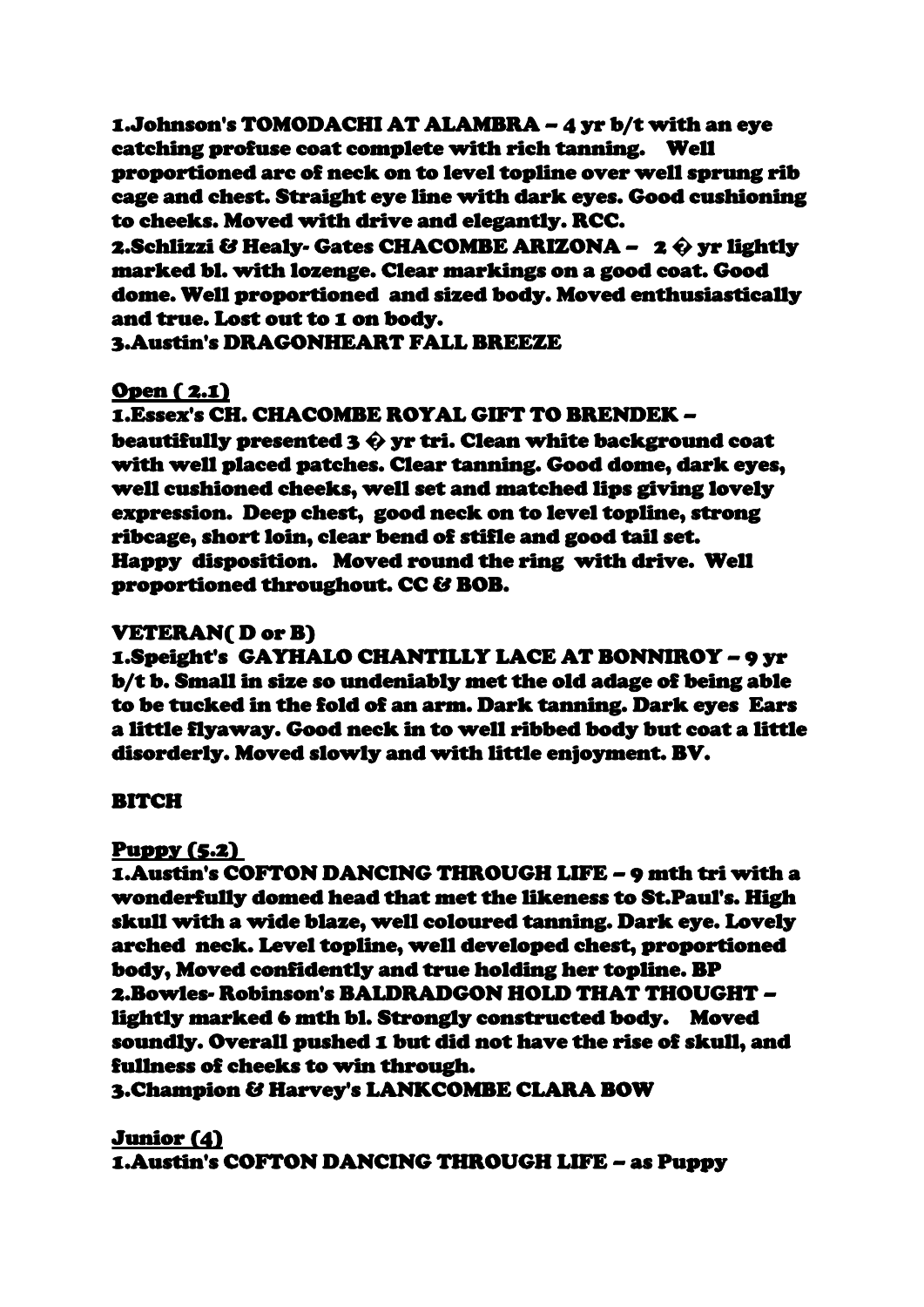2.Blewett & Smith's OTHMESE SAPHIRE – 1 yr tri. Cheerful disposition. Lovely markings. Clearly marked head with wide blaze. Ears a little flyaway. Very close to 1 in overall body assessment with well made body, level topline and good tail set. Just 1's head made the difference. 3.Champion & Harvey's Lankcombe Clara Bow

# Post Grad (6.2)

1. Southam's PENEMMA MILLIE THE MINX – lightly marked tri of 3 **�** yrs. Well presented. Cobby bitch showing clear boxy outline. Good head with wide blaze. Sufficient cushioning to cheeks. Dark eye. Adequate neck on to very level topline when presented properly. Slight flecking on coat but not so much as to detract from appearance. Could have lost place with disinterest in anything other than the grass when on the move ! 2.Blewett & Smith's COFTON TALLISKER WITH OTHMESE- 1 yr b/t. With straight, gleaming coat. Lovely tan overall. Well cushioned cheeks with wide muzzle. Elegant neck giving a regal appearance on the move which was clean and purposeful. Not quite the body of one, and not so short coupled. 3.Williams' KASAMANDA MY SERENDIPITY

### Limit ( 2.1)

1.Williams' TOVARICH TRULY FAIR FOR KASAMANDA 3 **�** yr tri with classic KCS head. High dome with wide blaze, dark eye, straight eye level, well cushioned cheeks, wide muzzle, well matched lips. Adequate neck in to lovely level top line. Cobby body, strong ribcage, short loin, proportionate length of leg. Adequate bend of stifle. Moved well when attentive, but easily distracted. RCC.

### Open (3)

1.Bowles-Robinson's CH. BALDRAGON SHE DEMANDS JW – 5yr old lightly marked tri. Well presented. Adequate rise of skull. Tanning a trifle light. Dark eye and level eye line. Good arched neck. Level top line. Strong body construction. Good bend of stifle. Moved confidently with enthusiasm. CC.

2. Essex's TUDORHURST BEATRICE AT BRENDEK – 5 **�** yr b/t. Well domed skull with lovely rich tans. Dark eye with correct eye, nose , ear alignment. Well -made body. Strong ribcage, good bend of stifle. Moved well but without the elan of 1. Stone's MAYNORTH BACK TO BLACK JW